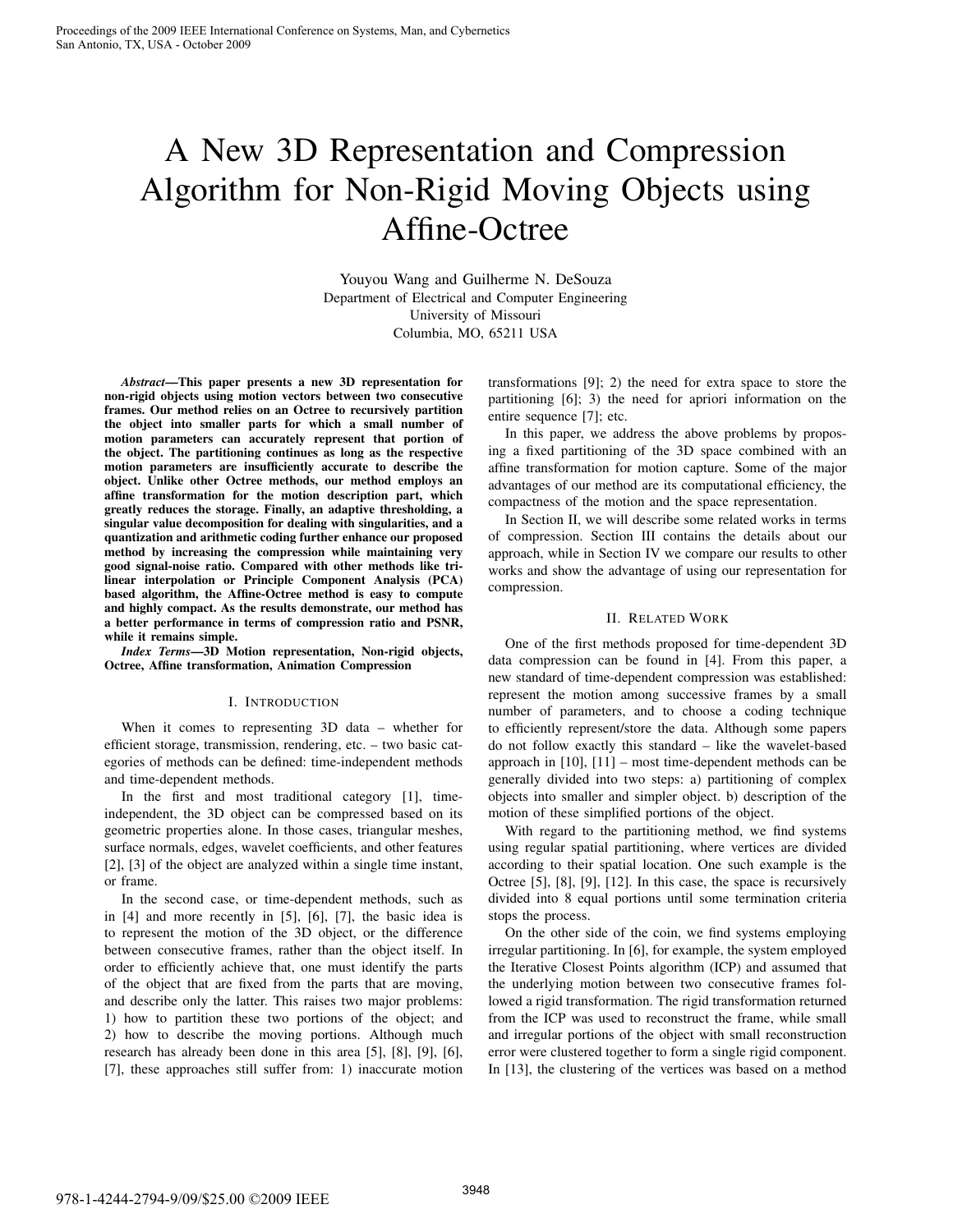similar to a k-means, while the distance between clusters was defined as the Euclidean distance on the subspace defined by a principal component analysis (PCA). That means that the entire sequence had to be know beforehand in order to calculate the subspaces. The same can be said about other PCA-based methods [14], [7] – whether using irregular partitioning or not. Finally, in [15], several local coordinate frames were assigned to the object at the center of each cluster, and the vertices were assigned to clusters depending on their movements between consecutive frames. If the type of objects is restricted to, for example, the human body, the body parts can be clustered using their trajectories, as it was done in [16]. Actually, there is a third kind of systems where a spatial partitioning is not at all explicit. That is, in [17], [18] for example, vertices are grouped despite their spatial location, but rather based on their motion vectors.

After a partitioning is obtained, the next step is to find an efficient encoding for the motion. In that sense, some partitioning methods impose constraints on how the motion can be described. In other cases, the partitioning is generic enough so that the same motion descriptor can be used by other methods. In [5], [8], [9], all systems used a tri-linear interpolation, a regular partitioning (octree) and eight motion vectors attached to the corners of the cell. Another system, [6], used irregular partitioning and an affine transformation between clusters as the motion descriptor. Finally, as we mentioned earlier, PCA-based methods can achieve a good compression by storing only the principal components of the motion vectors, that is, a smaller dimension than the original one. That can be done both globally[14], [7] and locally[13], [15], but in either case, the entire sequence must be used for the principal component analysis. More recent approaches include the Principal Geodesic Analysis, a variant of the PCA method [19], methods relying on prediction of the motion vectors, [17], and the replica predictor[18].

# III. PROPOSED APPROACH

### *A. Octree Structure*

Our approach starts with the use of octrees for the partitioning of 3D objects. Octrees have been used in computer vision and computer graphics for many years [20]. This data structure has also been widely used in both time-independent methods, such as [21], [22], as well as time-dependent methods, such as in [5] and later improved in [8], [9], [12].

In our case, the partitioning using octree is similar to that in other time-dependent methods, however, the decision as to when partition and the termination criteria are different, making our method unique. That is, with octrees, the 3D space containing the object vertices is recursively divided into 8 subspaces, also known as the octants, cells or cubes. In this paper, we will use the terms cube, cell, node and octant interchangeably.

The partitioning starts with the application of an affine transformation and the calculation of an error measurement based on the motion vectors. If this error is too high, the cell is subdivided and the process repeats for each subcell. As for the termination criteria, we propose an adaptive thresholding of the reconstruction error followed by a singular value decomposition and quantization using arithmetic coding to further increase the compactness of the representation. All this process is simplified by re-scaling (normalizing) all vertices to a size between  $[0, 1]$  – that is, the size of the root cube is always regarded as 1 unit.

## *B. Algorithm*

Our algorithm consists of an encoding of the motion vector of the current frame with respect to the previous one. That is, the algorithm perform the following steps:

- 1) First, it applies a tightly bounded cube around all vertices in the previous frame.
- 2) Next, it calculates the affine transformation matrix between all vertices in the bounding cube and the corresponding vertices from the current frame.
- 3) It checks for singularities of the affine and then it quantizes and dequantize the resulting affine matrix. This step is required in order to produce the reconstructed current frame and to calculate the error between the reconstructed and actual current frames.
- 4) If the error in the previous step is too large, the algorithm partitions the bounding cube into eight smaller subcubes and the steps 2 and 3 above are repeated for each of the subcubes.
- 5) Otherwise, it stores the quantized affine transformation as the motion vector for that cube.

The steps above are highlighted by the blue box in Figure 1a.

Once a representation for the current frame is completed, the algorithm proceeds to the next frame. That is, it now uses the reconstructed current frame as the "previous" frame and the next frame as the "current" frame and the steps above are repeated until the last frame in the sequence is encoded. The idea is that only the positions of the vertices for the first frame are recorded and transmitted to the other side – in the case of 3D video streaming for example, when frames are generated on one machine and rendered on another machine. After the first frame is transmitted, only motion vectors related to each cube of the octree are transmitted to the receiving end. In practice, in order to achieve better signal to noise ratios, intra frames could be inserted after an arbitrary number of frames to *reset* the error. However, in this paper we are interested in maximum compression only, and therefore, we will not offer any further discussion on how or when to insert intra frames.

The "dual" of the *encoding* algorithm described above is the *decoding* algorithm, and it is presented in Figure 1b. Since this algorithm consists of the same (dual) parts of the steps of the encoder, we will leave to the reader to explore the details of the decoder.

#### *C. Computation of the Affine Transformation*

One of the main steps in our approach is the calculation of the motion vectors between two consecutive frames. Since the correspondence between vertices from two different frames is known, the motion vectors can be approximated using an affine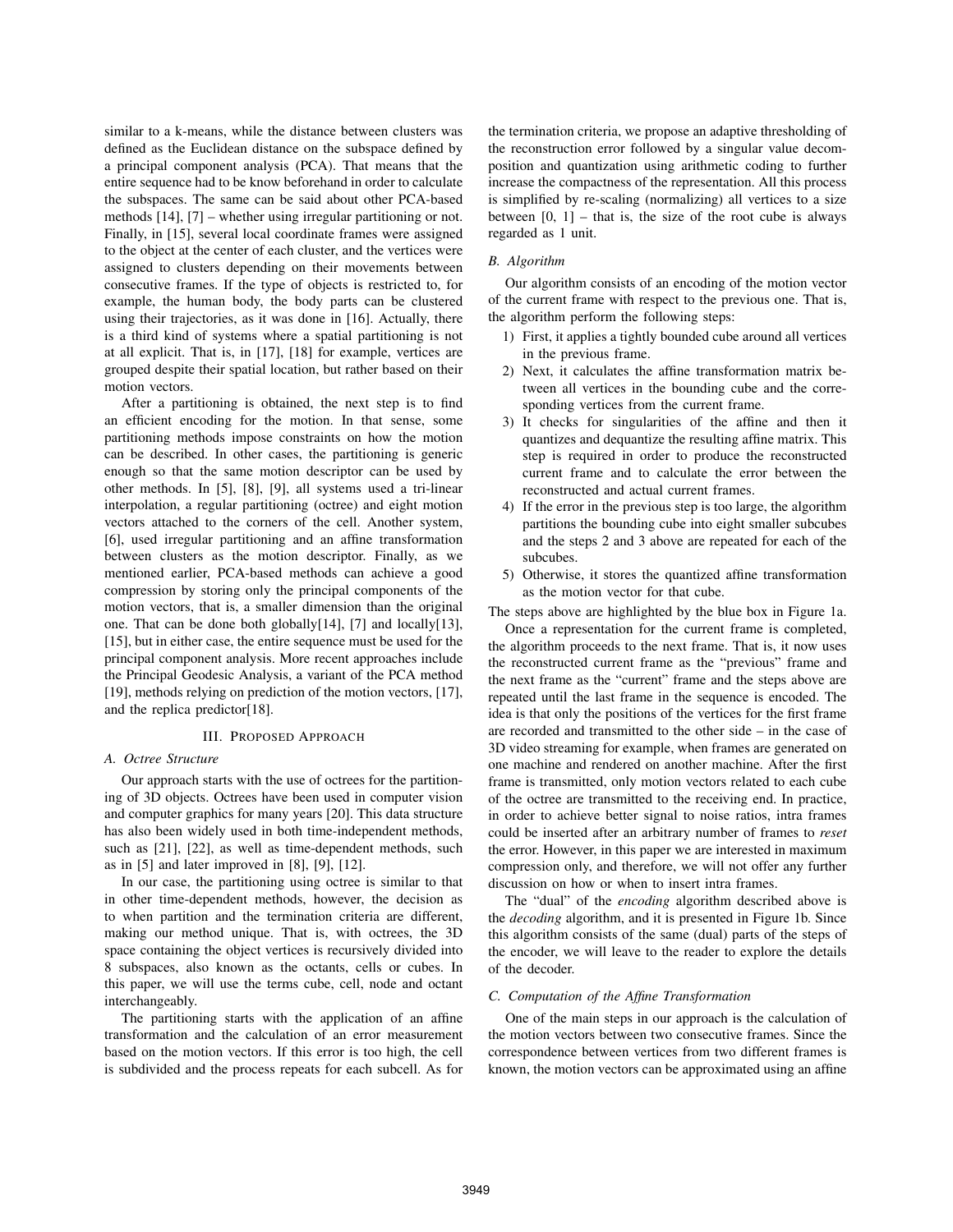

Figure 1: Flowchart of the Algorithm: (a) Encoder and (b) Decoder

transformation A whose reconstruction error can be expressed as:

$$
E = \sum_{i=1}^{N} \|A * \overrightarrow{p_i} - \overrightarrow{q_i}\|^2
$$
 (1)

where  $N$  is the total number of vertices in the cube, and  $\overrightarrow{p_i}$  is a 4 by 1 homogeneous vector with the coordinate of vertex *i* in the previous frame. Similarly, $\overrightarrow{q_i}$  is the homogeneous coordinates of the corresponding vertex in the current frame. In other words, the affine transformation  $A$  is the actual motion vector between the vertices of a cube in the previous frame and the corresponding vertices of the current frame.

Considering the entire structure of the octree, the total reconstruction error is the sum of all the errors at the leaf nodes of the tree. That is,

$$
\mathbf{E} = E_1 + E_2 + \dots + E_M = \sum_{j=1}^{M} \left( \sum_{i=1}^{N_j} ||A_j * \overrightarrow{pa_{ji}} - \overrightarrow{qa_{ji}}||^2 \right)
$$

where M is the number of leaf nodes,  $N_i$  is the number of vertices in the *jth* leaf node and  $d_{ji}$  is the index of the *i*th vertex in that same leaf node.

In vector form, the homogeneous coordinates of the points in the leaf node  $j$ , at the previous frame  $f - 1$ , are given by:

$$
F_{j(f-1)} = \left[ \begin{array}{cccc} p_{1d_{j1}} & p_{1d_{j2}} & \ldots & p_{1d_{jN_j}} \\ p_{2d_{j1}} & p_{2d_{j2}} & \ldots & p_{2d_{jN_j}} \\ p_{3d_{j1}} & p_{3d_{j2}} & \ldots & p_{3d_{jN_j}} \\ 1 & 1 & \ldots & 1 \end{array} \right]
$$

and the corresponding coordinates at the current frame f*,* are given by:

$$
F_{jf}=\left[\begin{array}{cccc}q_{1d_{j1}} & q_{1d_{j2}} & \ldots & q_{1d_{jN_j}}\\ q_{2d_{j1}} & q_{2d_{j2}} & \ldots & q_{2d_{jN_j}}\\ q_{3d_{j1}} & q_{3d_{j2}} & \ldots & q_{3d_{jN_j}}\\ 1 & 1 & \ldots & 1\end{array}\right]
$$

The affine  $A_j$  that minimizes the error  $E_j$ , that is, minimizes  $A * F_{j(f-1)} = F_{jf}$  in the least square sense is given by a right pseudo-inverse. That is:

$$
A_j F_{j(f-1)} = F_{jf}
$$
\n
$$
A_j F_{j(f-1)} F_{j(f-1)}^T = F_{jf} F_{j(f-1)}^T
$$
\n
$$
A_j = F_{jf} F_{j(f-1)}^T \cdot \left( F_{j(f-1)} F_{j(f-1)}^T \right)^{-1}
$$
\n
$$
(2)
$$

The matrix  $A_i$  is a 4 by 4 matrix with [0001] as the last row. Since each pair of points gives us three equations,  $N$  must be equal or larger than 4. Also, since the transformation between  $F_{j(f-1)}$ and  $F_{jf}$  is not a perfect transformation, the calculated  $A_j$  leads to a reconstruction error  $|A_jF_{j1} - F_{j2}| > 0$ . If N is smaller than 4, no affine is calculated and the position of the vertices in that cube are transmitted instead.

# *D. Quantization and Singular Nodes*

Each element of the affine transformation matrix is stored using integers, which affects the precision, but increases the compactness of the representation. To compensate for this loss of precision, a frame  $f$  is encoded with respect to the reconstructed frame, rather than the actual frame  $f - 1$ . By doing so, the quantization error in the latter frame is corrected by the motion estimation for the current one. Therefore, quantization errors only affect the frame, but do not propagate throughout the whole sequence.

The quantized affine transformation matrix *A'* derived from the original affine transformation matrix *A* by:

$$
A' = \left[ 2^k \left( \frac{A - a_{min}}{a_{max} - a_{min}} \right) \right]
$$
 (3)

where  $k$  is the quantization step. Also, in order to be able to compare our method with the method developed in [5], we set the same linear quantization method with a step of 16 bits. Ideally,  $a_{min}$  and  $a_{max}$  would be the minimum and maximum elements among all affine matrices. However, that would require the prior calculation of the motion vectors for the entire sequence. Instead, we use a predefined value for both  $a_{min}$  and  $a_{max}$ . This arbitrary choice is possible because, as we explained earlier, we normalize the dimension of the root cube to  $[0..1]$ . That guarantees that the elements of A will only be large in the case of a singularity – e.g. points are too close to each other. In that case, two things happen: 1) we apply a singular value decomposition (SVD) to solve for  $A$  in (2); and 2) we fix the reconstruction error to 5%. That is, when approximating the pseudo inverse by its SVD, we use only the eigenvalues corresponding to the first 95% of the principal components.

## *E. Termination Criteria*

In Section III-B, we explained how the algorithm stops at step 4). However, there are actually two criteria for such termination.

The first criterion to stop the partitioning of the octree comes from the reconstruction error. That is, the maximum reconstruction error allowed for any single vertex is defined by: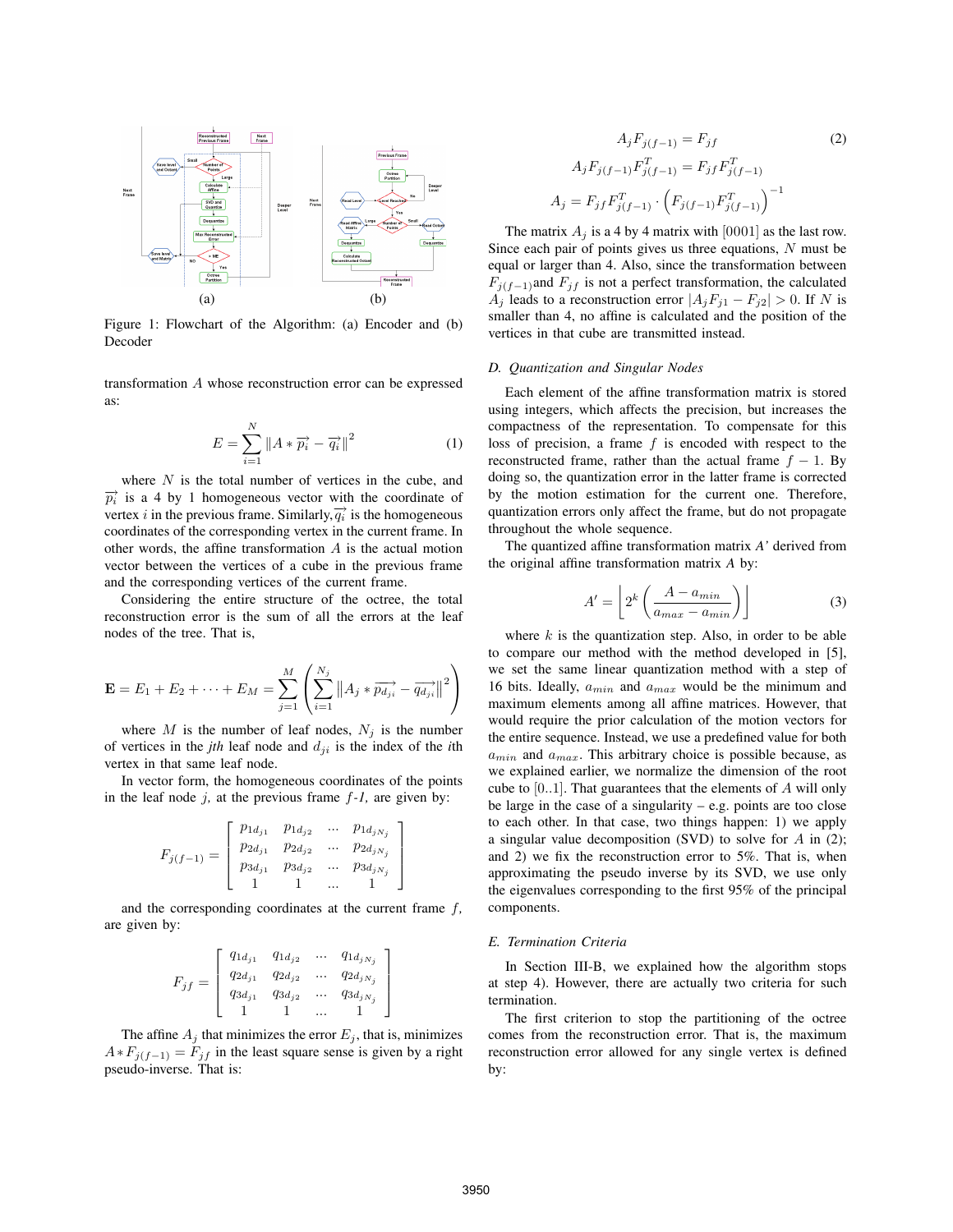|         | Vertices | Triangles | Frames | Size(Bytes) |
|---------|----------|-----------|--------|-------------|
| Dance   | 7061     | 14118     | 190    | 16099080    |
| Chicken | 3030     | 5664      | 400    | 14544000    |
| Cow     | 2904     | 5804      | 193    | 6725664     |

Table I: Properties of the benchmark sequences used for testing

$$
ME < \max_{i=1, N_j} \left( \left| \overrightarrow{\hat{q}_{d_{ji}}} - \overrightarrow{q_{d_{ji}}} \right| \right) \tag{4}
$$

where  $\overrightarrow{q_d}_{ji}$  and  $\overrightarrow{q_d}_{ji}$  are the original and reconstructed vertices of the *jth* node.

In other words, if the reconstruction error of any single vertices exceeds  $ME$ , the node is partitioned into eight subcubes. Otherwise, the algorithm stops. In Section IV we explain the choices of this threshold.

The second criterion to stop the partitioning is the number of vertices inside a cell. As we explained in Section III-C, if that number is 4 or less, we store the coordinates of the vertices directly instead of the motion vectors (affine).

### *F. Quality of reconstructed sequences*

There are a lot of ways of finding the quality of reconstructed sequences. However, in order to have a comparison with [5], [9], we applied the Peak Signal-Noise Ratio(PSNR) defined the same as in[5]

$$
PSNR = 10\log_{10} \frac{d_{max}}{M'GMSE}
$$
  
AVGMSE =  $\frac{1}{M} \sum_{i=1}^{M} MSE_i$  (5)

where  $d_{max}$  is the size of the largest bounding box. MSE is defined as  $MSE_i = (|v'_i - v_i|)^2$ .

# IV. RESULTS AND ANALYSIS

We tested our algorithm using different animation sequences, with objects of different rigidity and number of vertices. The details on each test sequence is presented in Table I. We also performed a comparison with Zhang, Owen and Yu' s algorithms in [5] and [9], as well as Amjoun and StraBer's algorithm in [15].

As it is shown in Figure 2, we plot the "Compression Ratio" versus the "PSNR", as calculated by eq(5), for each of the three methods. The detail results for this comparision is also shown in Tables II, IV, and III.

As for the items shown in these tabes, the percentage after each sequence name indicates the error threshold  $ME$  defined in the previous section; "Matrices" indicates the total number of affine transformation matrices we have to use for the entire sequence; and "Size" is the number of bytes of the compressed data.

As these results demonstrate, our compression ratios are much higher than those for the other methods assuming the same PSNR. For example, check Chicken(10%) and

|                  | Ours     |        |             |          |          |             |       |
|------------------|----------|--------|-------------|----------|----------|-------------|-------|
|                  | Matrices | Size   |             | Ratio    |          | <b>PSNR</b> |       |
| Chicken $(1%)$   | 52694    | 709139 |             |          | 20.51:1  |             | 39.43 |
| Chicken $(5%)$   | 15120    | 242625 |             | 59.94:1  |          |             | 32    |
| Chicken $(10\%)$ | 6822     | 119231 |             | 121.98:1 |          |             | 29    |
| Chicken $(15%)$  | 4184     |        | 79548       |          | 182.83:1 |             | 27.74 |
| Chicken $(25%)$  | 2025     |        | 44023       |          | 330.37:1 |             | 26    |
|                  | Paper[5] |        |             |          | Paper[9] |             |       |
|                  | Size     | Ratio  | <b>PSNR</b> |          | Size     |             | Ratio |
| Chicken $(1%)$   | N/A      | N/A    |             | N/A      | N/A      |             | N/A   |
| Chicken $(5%)$   | 6481000  | 22.5:1 | 28          |          | 490227   |             | 29:1  |
| Chicken $(10\%)$ | 318000   | 45.7:1 | 25.7        |          | 344985   |             | 58:1  |
| Chicken $(15%)$  | 175000   | 83:1   |             | 24.6     | 205464   |             | 88:1  |
| Chicken $(25%)$  | 76700    | 189:1  |             | 22.5     | N/A      |             | N/A   |

Table II: Results Comparison of "Chicken" sequence

|               | Ours     |          |            |     |                     |         |             |
|---------------|----------|----------|------------|-----|---------------------|---------|-------------|
|               | Matrices |          | Size       |     | Ratio               |         | <b>PSNR</b> |
| Dance $(1\%)$ | 32103    |          | 489644     |     |                     | 32.88:1 | 24.08       |
| Dance $(2\%)$ | 20314    |          | 365378     |     | 37.18:1             |         | 21.53       |
| Dance $(3\%)$ | 15217    |          | 283377     |     |                     | 56.81:1 | 19.95       |
| Dance $(5\%)$ | 10360    |          | 167687     |     |                     | 96:1    | 18.06       |
|               |          | Paper[5] |            |     |                     |         | Paper[9]    |
|               | Size     |          | Ratio      |     | <b>PSNR</b><br>Size |         | Ratio       |
| Dance $(1\%)$ | N/A      |          | N/A        | N/A |                     | 878270  | 18:1        |
| Dance $(2\%)$ | N/A      |          | N/A        | N/A |                     | 490227  | 33:1        |
| Dance $(3\%)$ | N/A      |          | N/A<br>N/A |     |                     | 344985  | 47:1        |
| Dance $(5\%)$ | N/A      |          | N/A        | N/A |                     | 205464  | 78:1        |

Table III: Results Comparison of "Cow" Sequence

|                    | Ours             |  |        |             |         |             |       |
|--------------------|------------------|--|--------|-------------|---------|-------------|-------|
|                    | Matrices<br>Size |  |        | Ratio       |         | <b>PSNR</b> |       |
| $\text{Cow}(1\%)$  | 43335            |  | 589656 |             |         | 11.4:1      | 26.35 |
| $\text{Cow}(5\%)$  | 15873            |  | 233673 |             | 28.78:1 |             | 19.68 |
| $Cow(10\%)$        | 10310            |  | 163772 |             |         | 41.07:1     | 16.65 |
| Cow(15%)           | 6796             |  |        | 115296      |         | 58.33:1     | 15.27 |
|                    | Paper[5]         |  |        | Paper[9]    |         |             |       |
|                    | <b>Size</b>      |  | Ratio  | <b>PSNR</b> |         | Size        | Ratio |
| $\text{Cow}(1\%)$  | N/A              |  | N/A    | N/A         | N/A     |             | N/A   |
| $\text{Cow}(5\%)$  | N/A              |  | N/A    | N/A         |         | 424603      | 16:1  |
| $\text{Cow}(10\%)$ | N/A              |  | N/A    | N/A         |         | 202942      | 32:1  |
| $\text{Cow}(15\%)$ | N/A              |  | N/A    | N/A         |         | 140999      | 48:1  |

Table IV: Results Comparison of "Cow" Sequence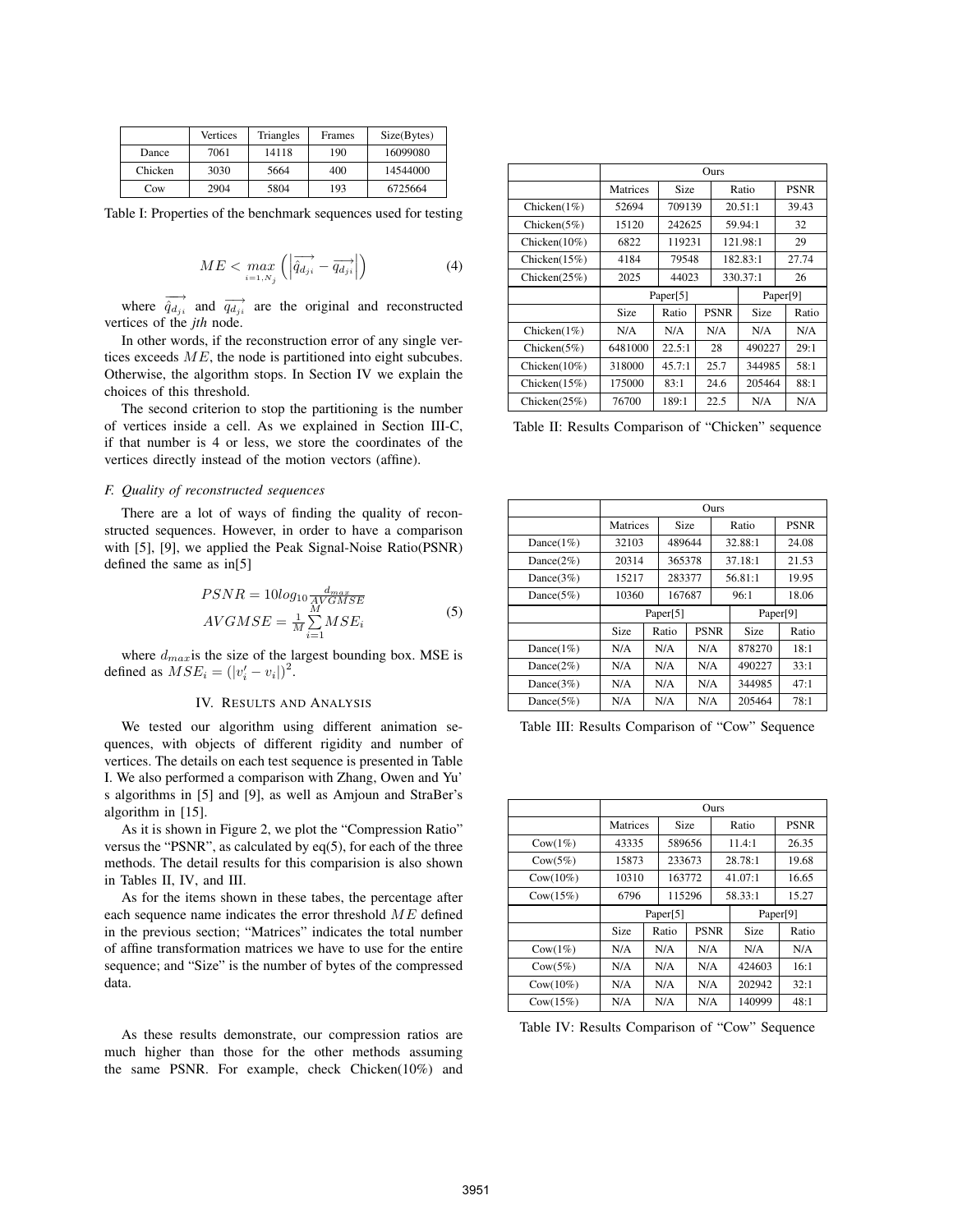

Figure 2: Overall Comparison

|                    |                      | 3 Bases     | 5 Bases |             |  |
|--------------------|----------------------|-------------|---------|-------------|--|
|                    | Ratio                | <b>PSNR</b> | Ratio   | <b>PSNR</b> |  |
| $Dance(Sd = 14)$   | 67.5                 | 16.9        | 40.5    | 20.5        |  |
| $Cow(Sd = 6)$      | 163                  | 12.6        | 98.1    | 14.1        |  |
| $Chicken(Sd = 16)$ | 139.3                | 28.2        | 83.6    | 31.1        |  |
|                    | 10 Bases             |             |         | 30 Bases    |  |
|                    | <b>PSNR</b><br>Ratio |             | Ratio   | <b>PSNR</b> |  |
| $Dance(Sd = 14)$   | 20.2                 | 25.4        | 6.7     | 38.7        |  |
| $Cow(Sd = 6)$      | 49.2                 | 16.64       | 16.5    | 23.7        |  |
| $Chicken(Sd = 16)$ | 42.2                 | 36.4        | 14.2    | 47.4        |  |

Table V: Results of the PCA algorithm for the benchmark sequences for different bases

Chicken(15%). Since the author did not provide their calculation for PSNR in [9], the data for some of the sequences was not available. However, the author did not make any changes between [5] and [9] that could have affected the PSNR. Therefore, we can assume that the PSNR would be the same for [5] and [9].

Finally, for the algorithm in [15], we implemented their approach using the same parameters reported in their paper. Table V summarizes the results for four different number of principal components (bases): 3, 5, 10 and 30.



Figure 3: Reconstructed frames for the "Chicken" sequence

# V. CONCLUSION

We proposed an affine-based motion representation with adaptive threshold and quantization using an octree structure. Our experimental results indicated that the proposed algorithm is superior to other octree-based methods, and could achieve similar performance when compared to PCA-based methods, but with a much smaller computation complexity.

Both the PSNR and the compression ratios were very high and a choice of  $ME = 0.01$  provided an excellent compromise between these two performance measurements.

One serious limitation of most time-dependent methods, including our method, is the requirement for correspondence between vertices in different frames. This prevents this method from being applied to real 3D data – cloud of points. In the future, we plan to solve this problem by building a pseudo correspondence between frames using the Iterative Closet Points algorithm.

### **REFERENCES**

- [1] M.Dearing, "Geometry compression," *ACM AIGGRAPH'95*, 1995.
- [2] A.Szymczak, "Optimized edgebreaker encoding for large and regular triangles meshes," *IEEE Proceedings of Data Compression*, p. 472, 2002.
- [3] T. Lewiner, "Efficient edgebreaker for surfaces of arbitrary topology," *IEEE Proceedings of Computer Graphics and Image Processing*, pp. 218–225, 2004.
- [4] J. E. Lengyel, "Compression of time-dependent geometry," *ACM Symposium Interactive 3D Graphics*, pp. 89–95, 1999.
- [5] J.Zhang and C.B.Owen, "Octree-based animated geometry compression," *Proceedings of Data Compression Conference(DCC'04)*, pp. 508–517, 2004.
- [6] S. Gupta, K. Sengupta, and A.A.Kassim, "Compression of dynamic 3d geometry data using iterative closest point algorithm," *Computer Vision and Image Understanding*, vol. 87, pp. 116–130, 2003.
- [7] P.-F. Lee, C.-K. Kao, B.-S. Jong, and Y.-W. Lin, "3d animation compression using the affine transformation matrix and pca," *IEICE Transacations on Infromation and Systems*, pp. 1073–1084, 2007.
- [8] J.Zhang and J.Xu, "Optimizing octree motion representation for 3d animation," *ACM Session:Graphices and Real-time Systems*, pp. 50–55, Mar. 2006.
- [9] J.Zhang, J.Xu, and H.Yu, "Octree-based 3d animation compression with motion vector sharing," *IEEE International Comference on Information Technology*, pp. 202–207, 2007.